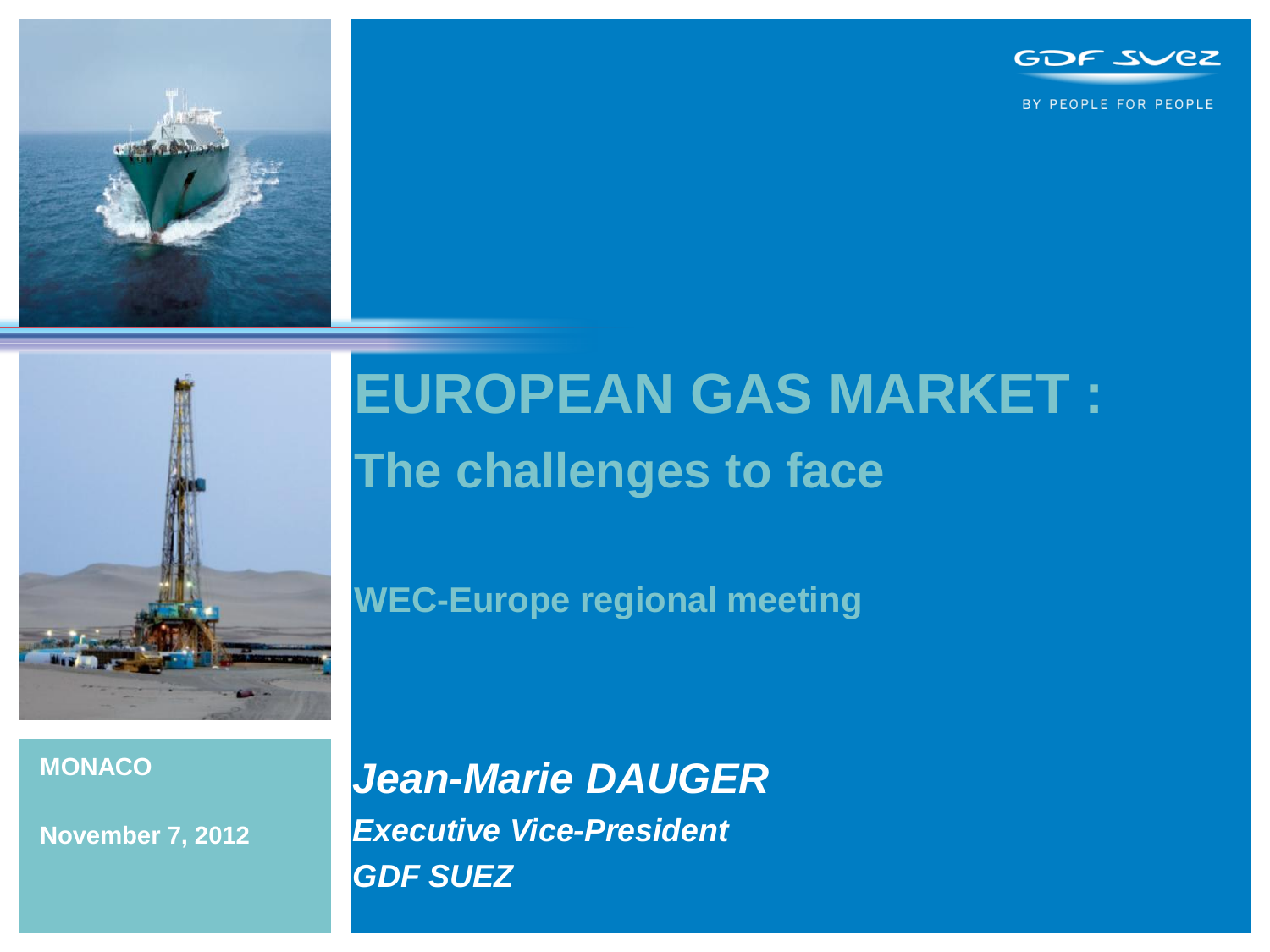### **The challenges of natural gas in Europe**

- Acceptability of natural gas and long term perspectives on demand
- Competitiveness of natural gas
- Accessibility and security of supply
- Energy policies at national and European levels



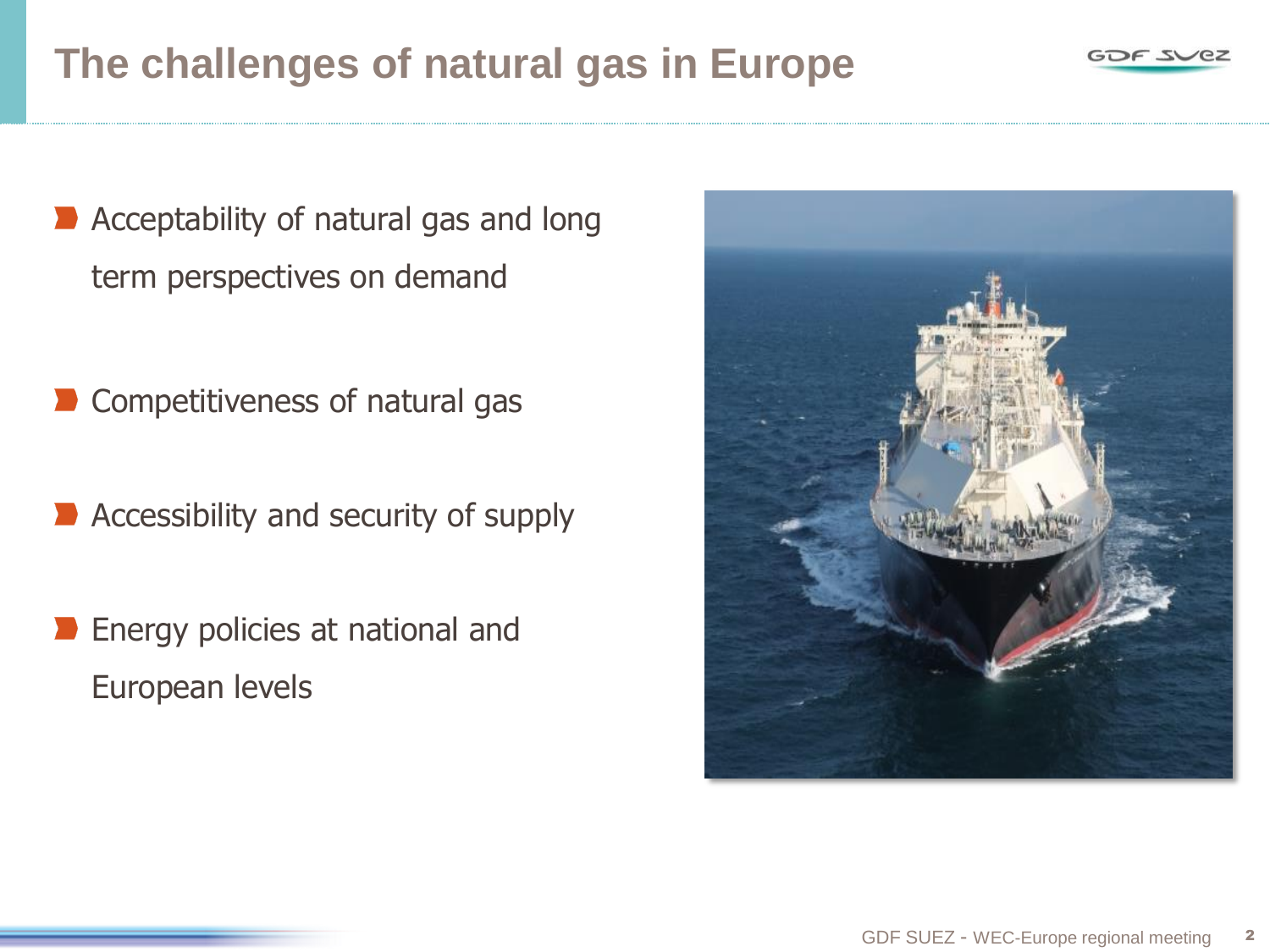Low  $CO<sub>2</sub>$  emission – High efficiency

- Flexible & complementing reneweables
- Innovative solutions in the residential and transportation sector

### Economic

- **High capital performance**
- CCG are quick to build





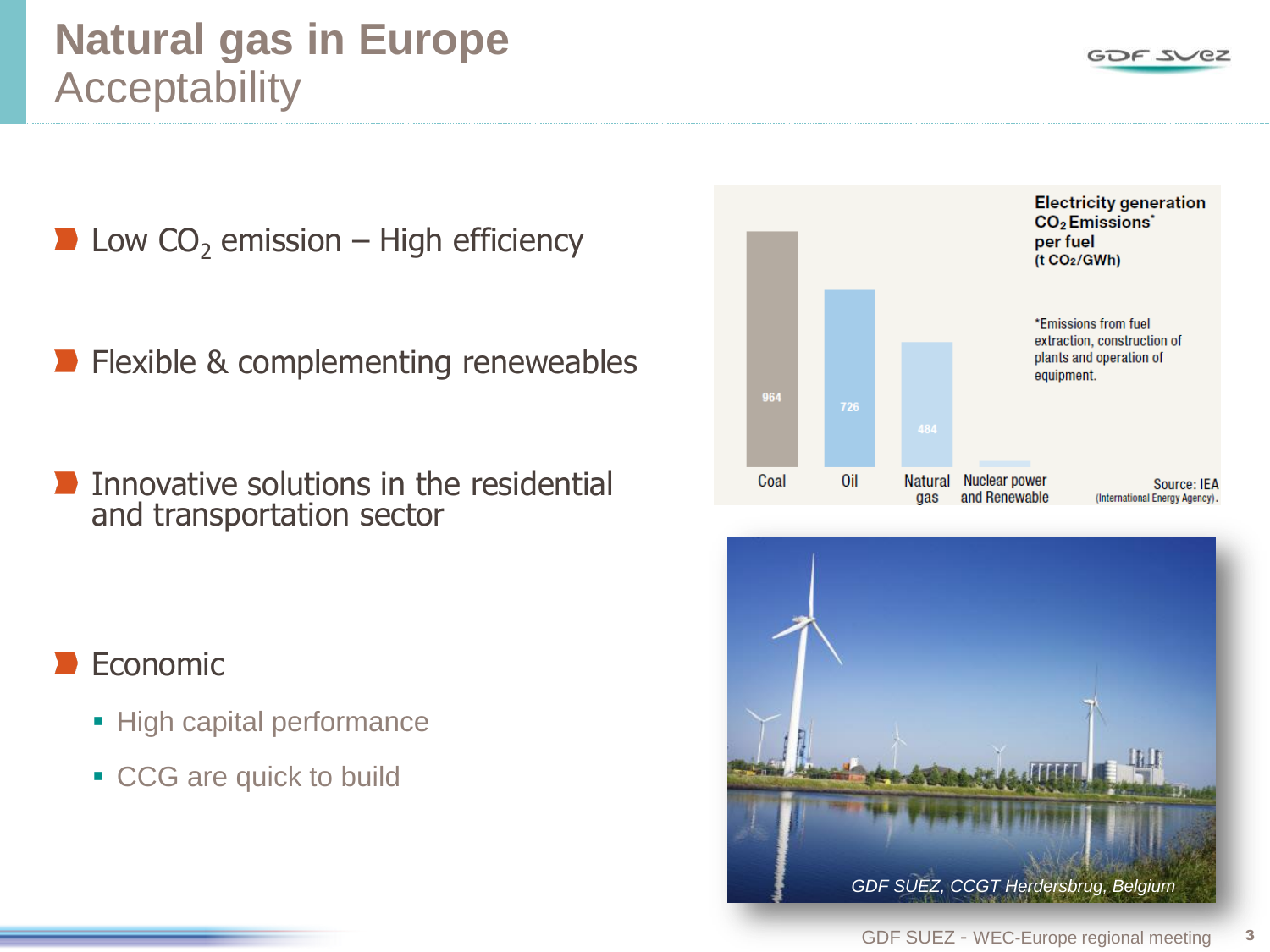GOF SVEZ

#### Gas remains a cost competitive base load generation technology in the long term, but the gas price is a critical driver of overall cost



*SOURCE: ECF roadmap 2050, Centrica, MoH MaCDonald UK electricity generator costs update* 

(1) Average of low and high cost estimates. Exchange rate of 1.1 EUR/GBP, (2) Assuming a carbon price of 44 EUR/tonne, (3) Based on IEA price forecasts and a gas price of 7.50 USD/mmbtu (base case shown) and 14.8 USD/mmbtu (high case), assumed load factor of 85%, (4) Assumes 7% discount rate, (5) Including storage cost of 1.11 EUR/MWh and transportation costs of 1.46 EUR/MWh (source: Centrica), (6) High estimate based on Mott MacDonald 'case 8' pg 88 estimates for 2023 Nth of a kind at 7.5% cost of capital (compared to 7% for ECF), carbon prices adjusted to match ECF for the purposes of comparison, and a gas price rising to approx 12 *USD/mmbtu by 2030*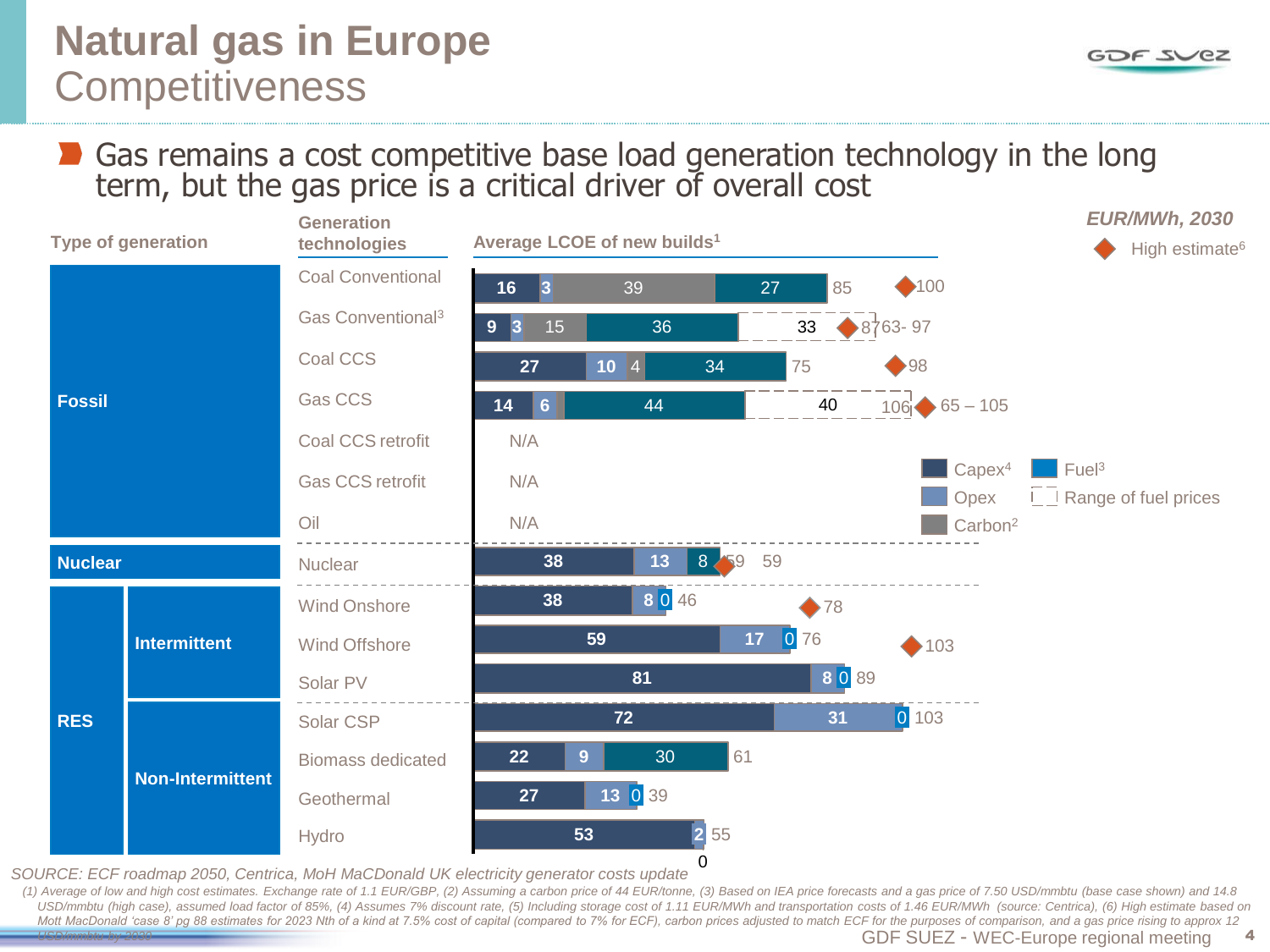#### GOF SVEZ

#### For mid-merit order load factors (4,500 hours per year) and at low gas price, gas looks most attractive



*SOURCE: ECF roadmap 2050*

(1) Average of low and high cost estimates, (2) Assuming a carbon price of 44 EUR/tonne, (3) Based on IEA price forecasts and a gas price of 7.50 USD/mmbtu (base case) and 14.8 USD/mmbtu (high case) (4) Capex is assumed to spread in a NPV neutral way, (5) Including storage cost of 1.56 EUR/MWh and transportation costs of 2.44 EUR/MWh (source: Centrica)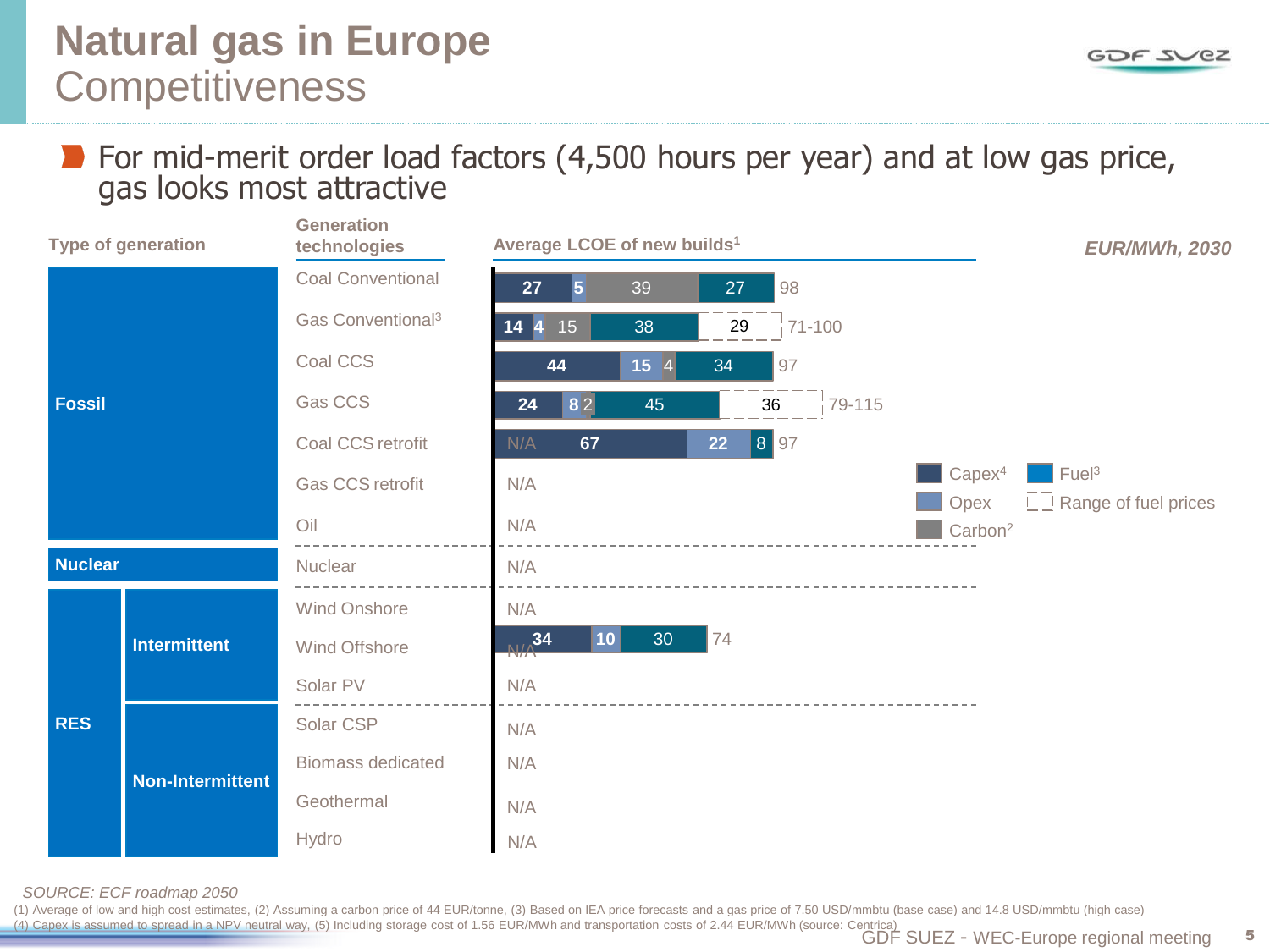Profits in energy

5-10% decrease in

profit margins will be avoided driven

by energy price

renewables-heavy

increases in

alternative

scenarios

intensive

industries<sup>(1)</sup>

Optimized pathways to achieve  $CO_2$  reduction targets by relying on natural gas

Lower costs to households(1)

€150-250 lower annual cost of power per household



*Source: European Gas Advocacy Forum*

*(1) Includes direct and indirect effects of lower costs in power generation (2) Compared with ECF Roadmap 2050 60%-RES pathway (Numbers are not additive)*

Jobs in energy intensive industries

20-25 mln jobs will not be affected by higher energy costs in energy intensive industries

**Consolidated** investments

Up to € 450-550 bn lower required investments in 2010- 30 compared with renewables intensive pathways, with further savings potential in 2030-50





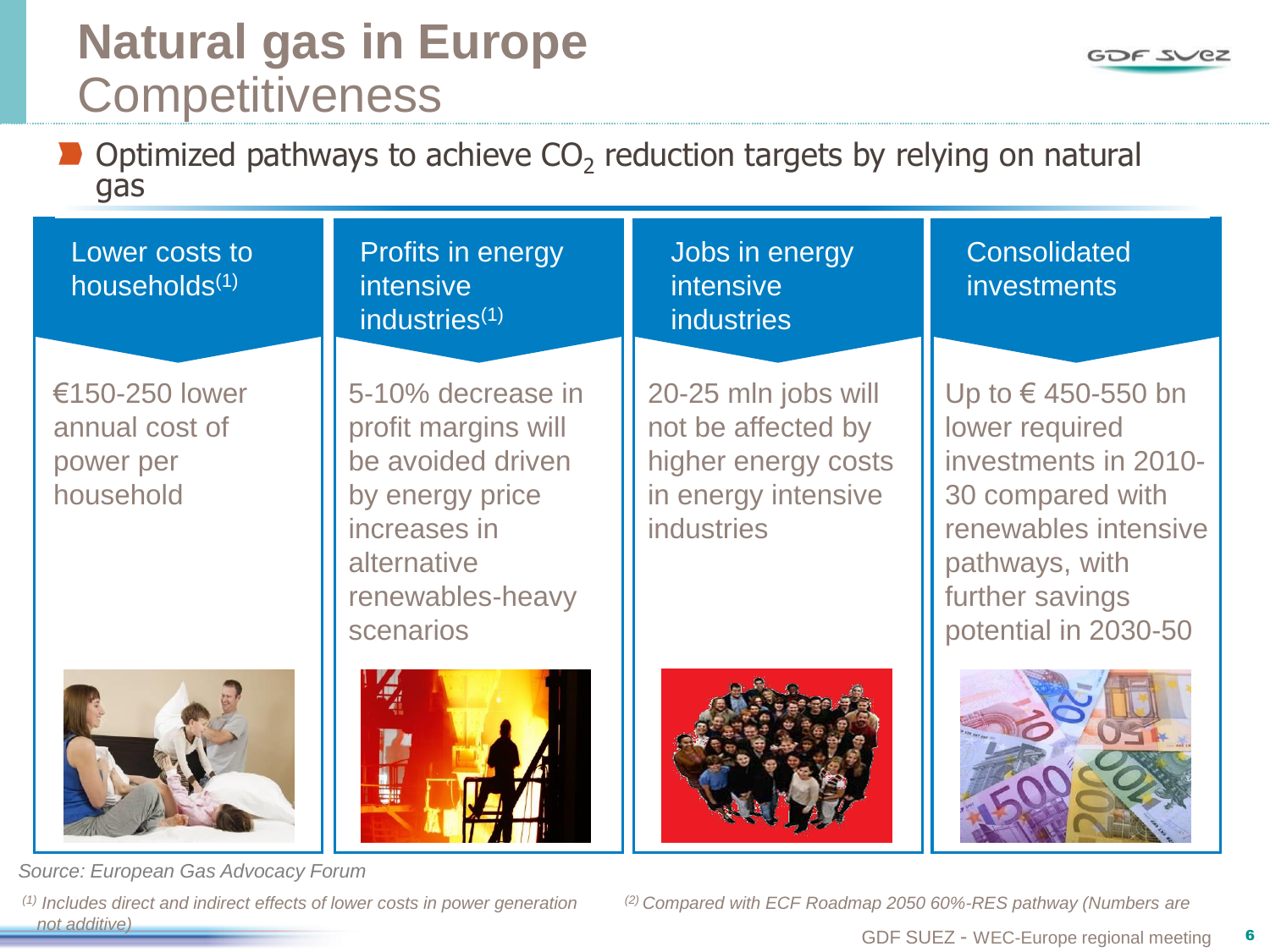- The competitiveness of natural gas is now challenged by coal in the power production sector
- The lasting spread between oil indexed long term contracts and spot prices is not sustainable



All data converted in Million British Thermal Units Source: IFRI, based on USDOE, International Coal Report, World Gas Intelligence GOF SVEZ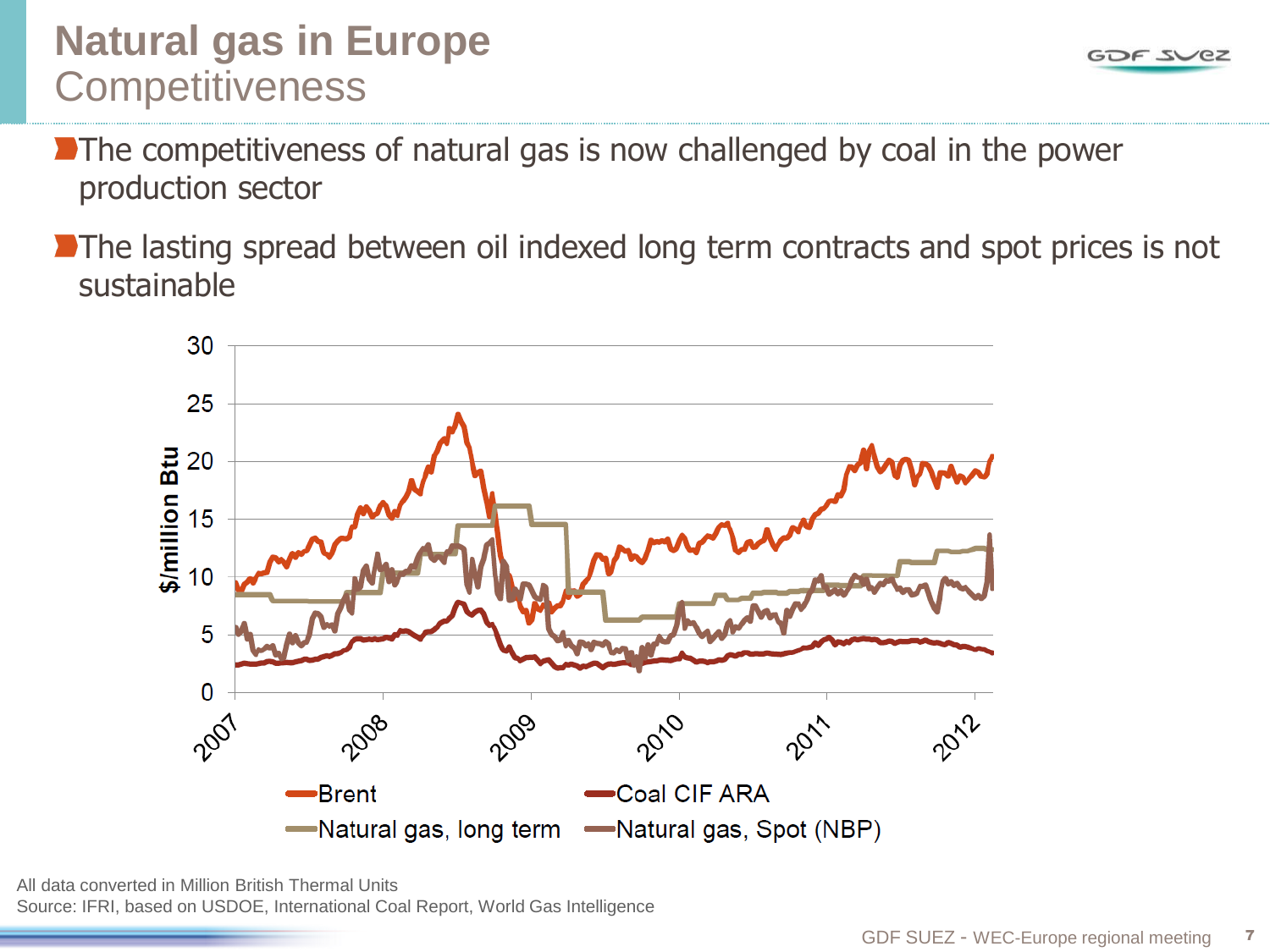GOF SVEZ

### **Natural gas in Europe Competitiveness**

- In 1997 Kyoto: 8% reduction target for 2012 compared to 1990 for EU-15 (EU-15 on track to reach its Kyoto target)
- **In 2012: Energy Roadmap to reach a 80-95%** reduction target in 2050 but incentive mechanisms to be strengthened



*Source: EU Commission, September 2012*

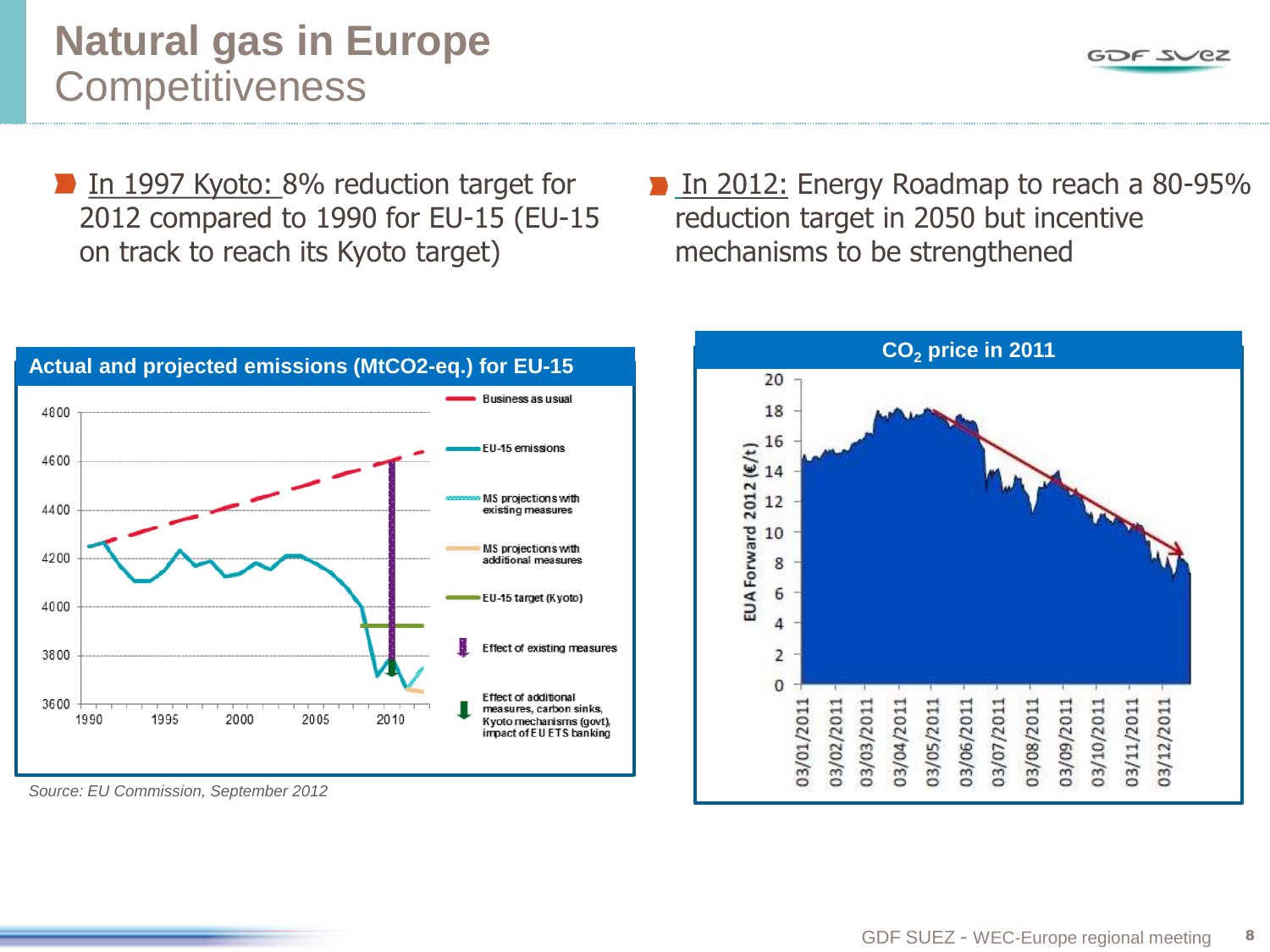### **Natural gas in Europe** Security of supply

- A declining conventional indigenous production
- Uncertainties on the development of unconventional gas
- Increased import needs



GOF SVEZ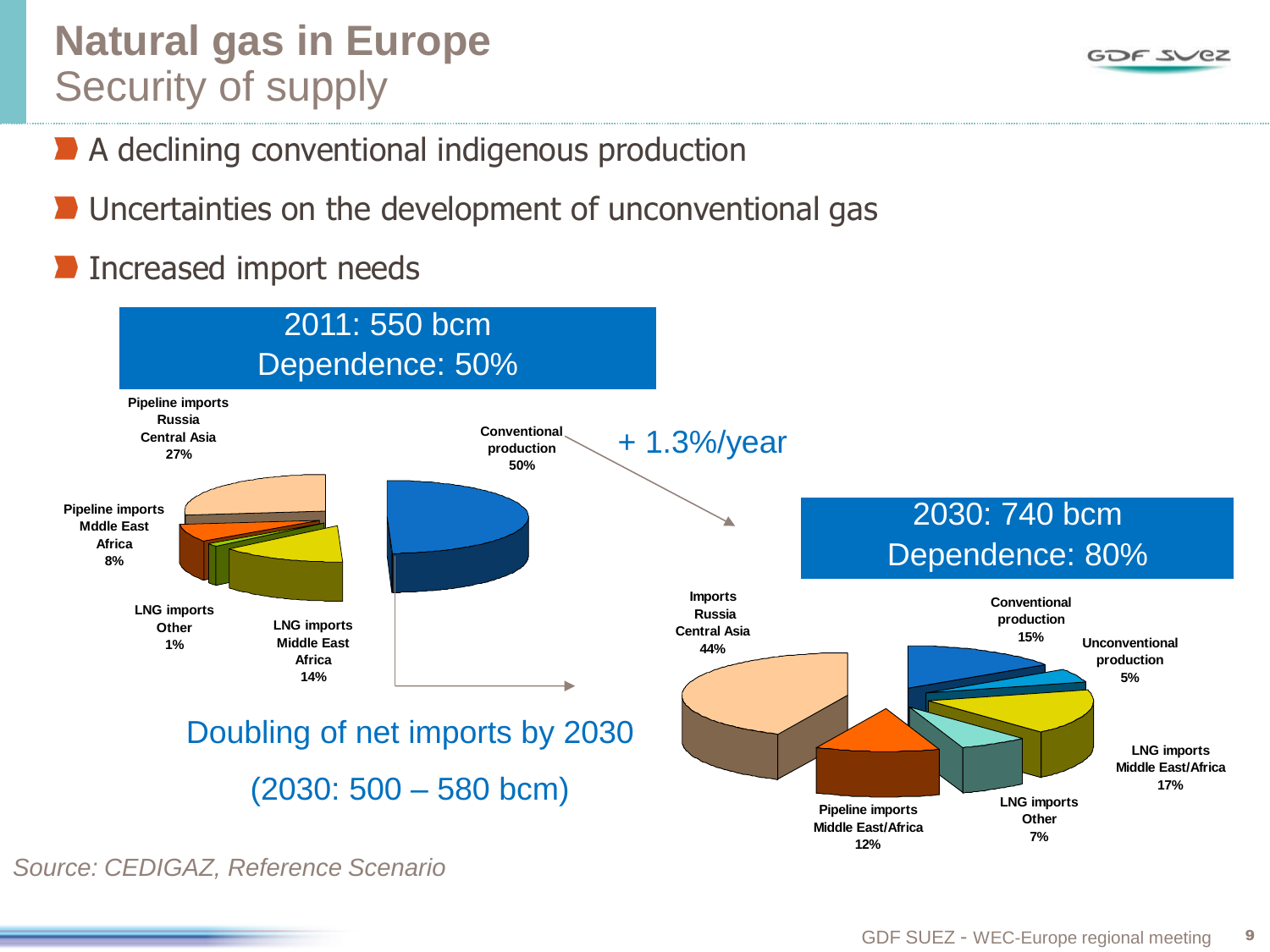### **Natural gas in Europe** Security of supply

#### Increasing liquidity on European market places

- Spot-linked gas volumes: 42% in 2011, 45% in 2012 (SG)
- **Physical volume on hub and virtual market place in 2011: 47% (IEA)\***
- Sharp acceleration of the process towards a unified market
- On-going discussions on the Gas Target Model





### **Total traded volumes in Continental Europe market places (in TWh)**

*Source: IEA*

GOF SVEZ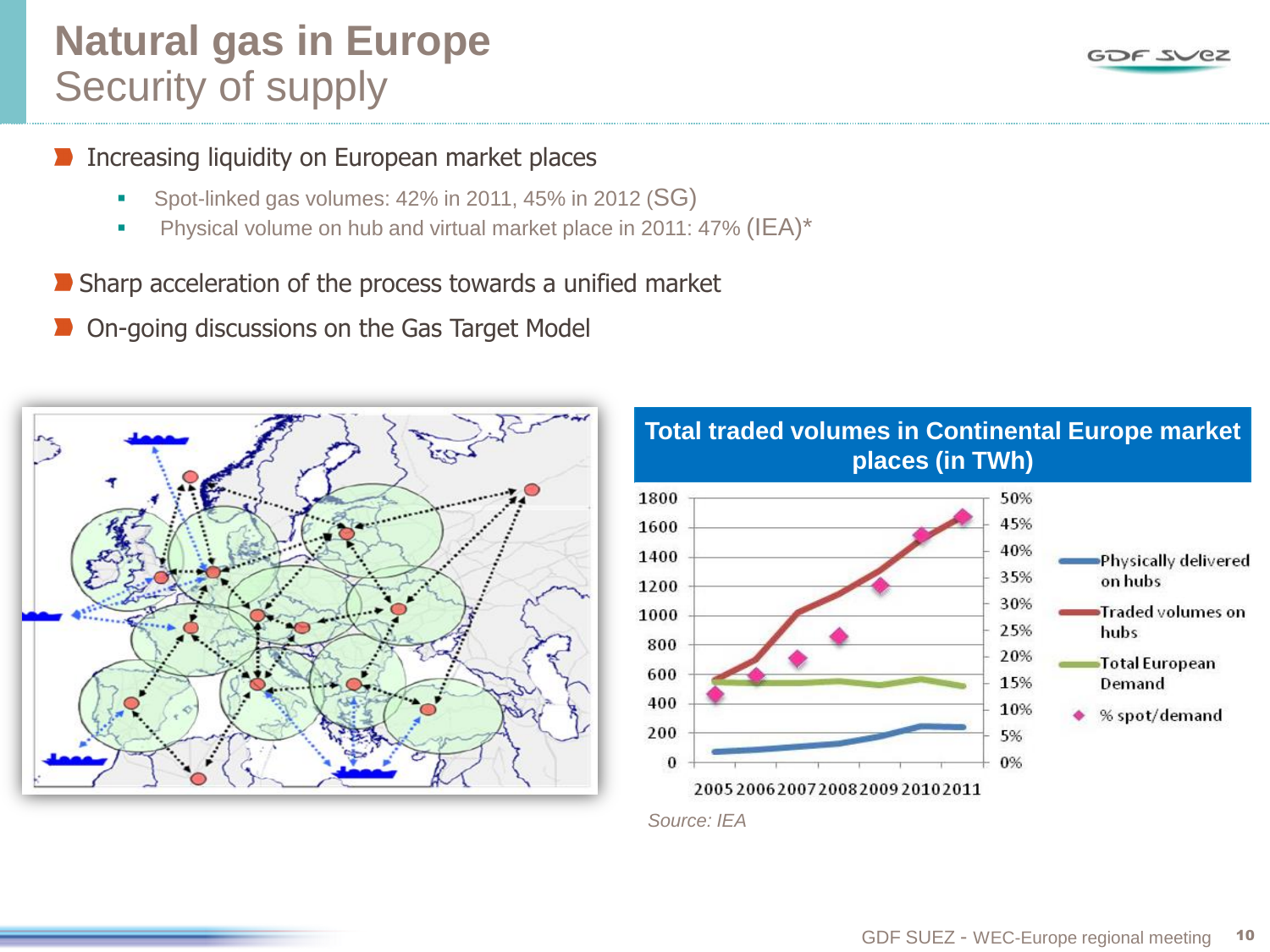#### GDF SUEZ - WEC-Europe regional meeting 11

### **Natural gas in Europe** Security of supply

- Sustained investments from the natural gas industry in infrastructures
- Supplies and transmission routes diversification to improve security of supply



*Source: Eurogas*

The Southern Gas Corridor

Nabucco and Nabucco West pipeline



Trans Adriatic Pipeline project



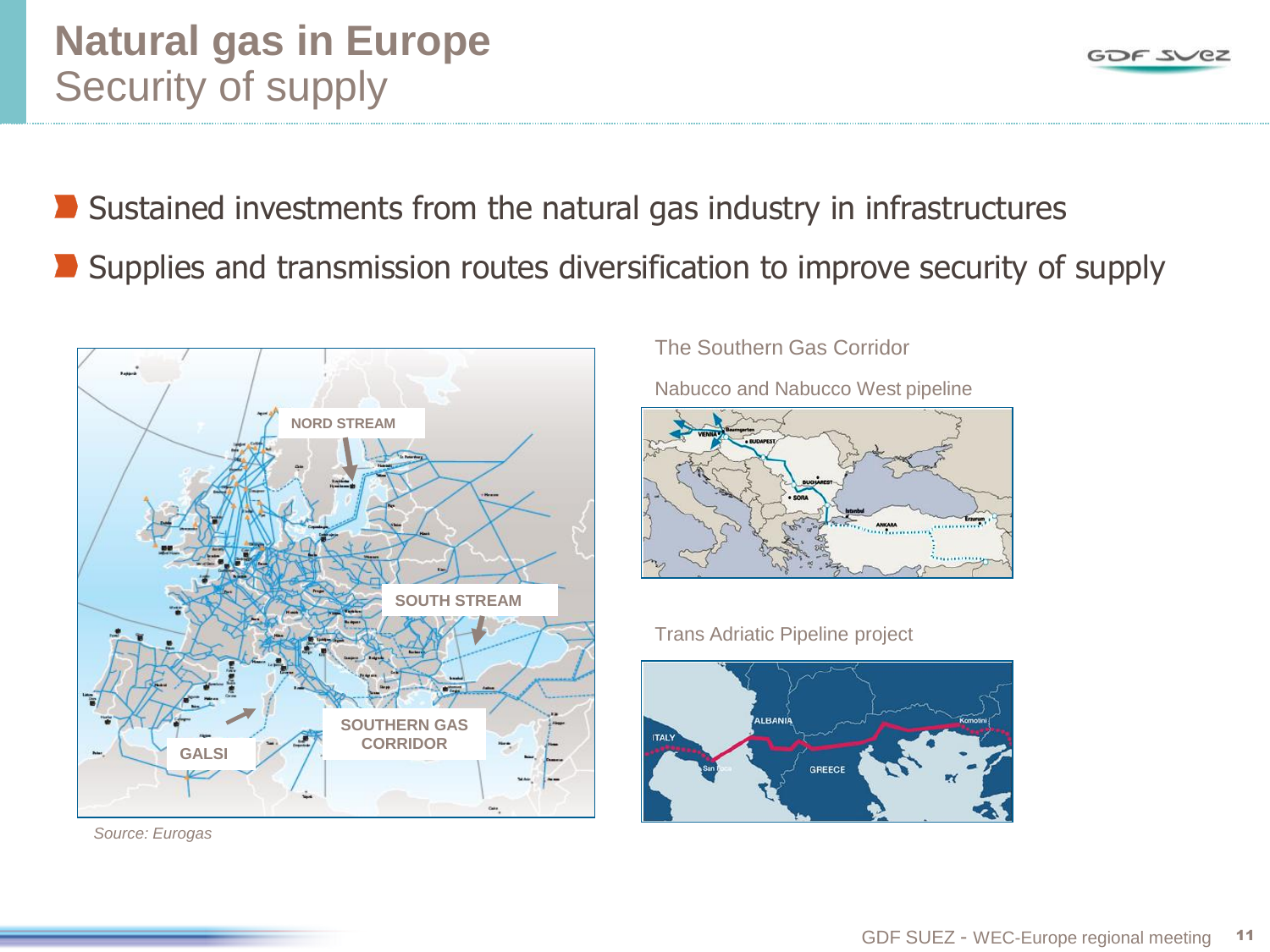### **Natural gas in Europe** Security of supply

### **D**Unconventional gas: A potential to be further assessed

### Role of the industry

- Promote industry best practices
- **HSE**
- Resource management

### **Role of public authorities**

- **Promote exploration to better assess the** potential
- **Harmonization of regulation**
- Public awareness
- **Public acknowledgment of importance of UCG** in future energy market ■ Promote exploration to better assess the<br>potential<br>■ Harmonization of regulation<br>■ Public awareness<br>■ Public acknowledgment of importance of UCG<br>■ Lue in future energy market<br>Notes:<br>In future energy market



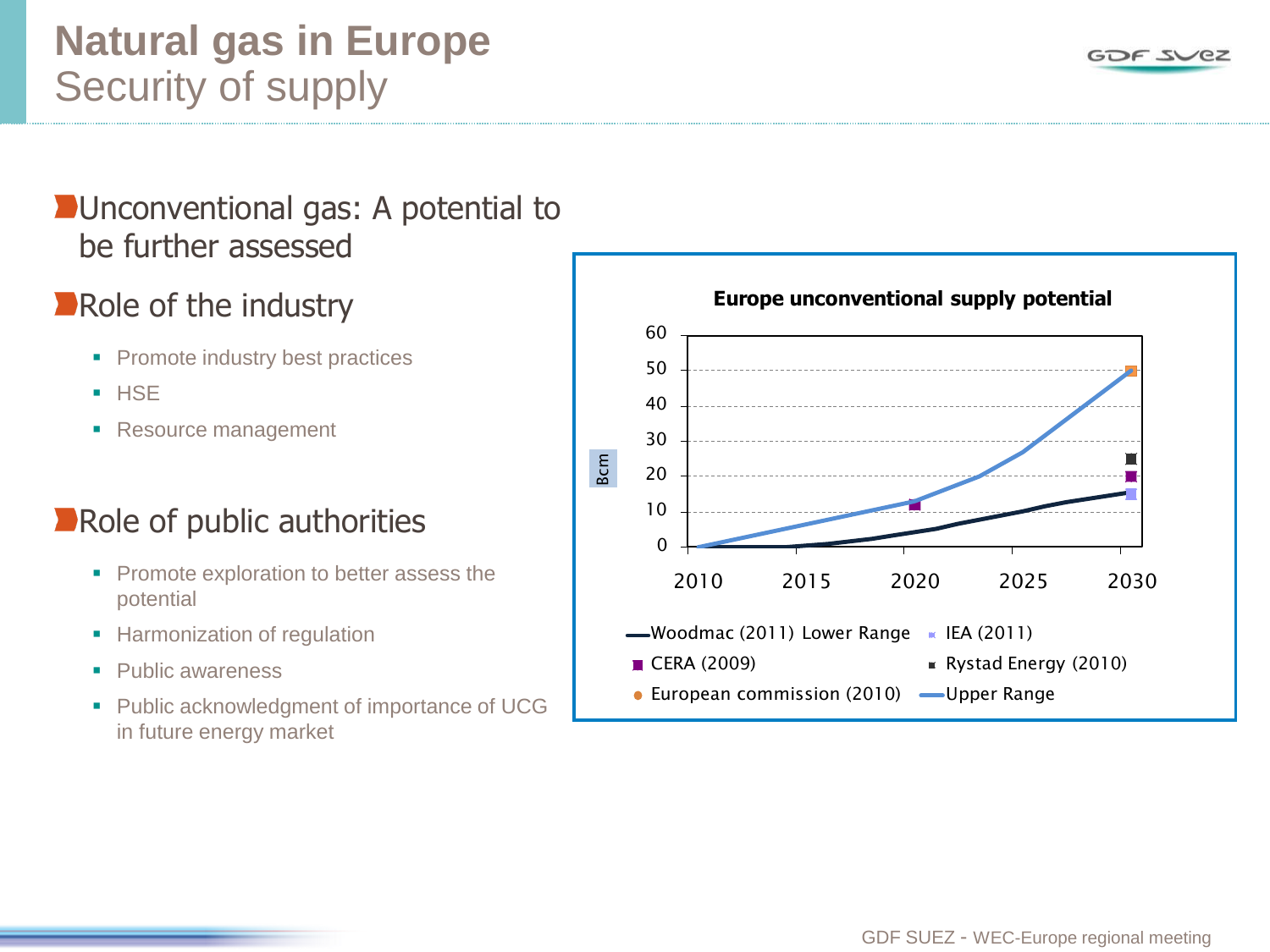## **The European energy context**

### **An evolving European regulation:**

- A **roadmap 2050** consistent with the objective of energy independence and reduction of greenhouse gas emissions;
- With a need for a reliable **carbon market;**
- A **Gas Target Model** aiming at creating a global European gas market;

#### **With emerging new national energy policies:**

- Following Fukushima, Germany and Switzerland are to phase out nuclear, and Italy decided not to develop its nuclear program, paving the way for an energy transition and a potential increased role of natural gas;
- The UK favors a low-carbon economy through its Electricity Market Reform and Capacity Mechanism but refocuses on gas;
- Gas-to-power demand is increasingly affected by competition from renewables and, in the short run, from cheap imported coal
- **D** On the supply side, Europe should ensure renewed import capacities from historical partners such as Russia and Algeria, and also find new volumes from other sources:
	- Unconventional gas resources: what level of production?
	- New pipe and LNG import needs to Europe